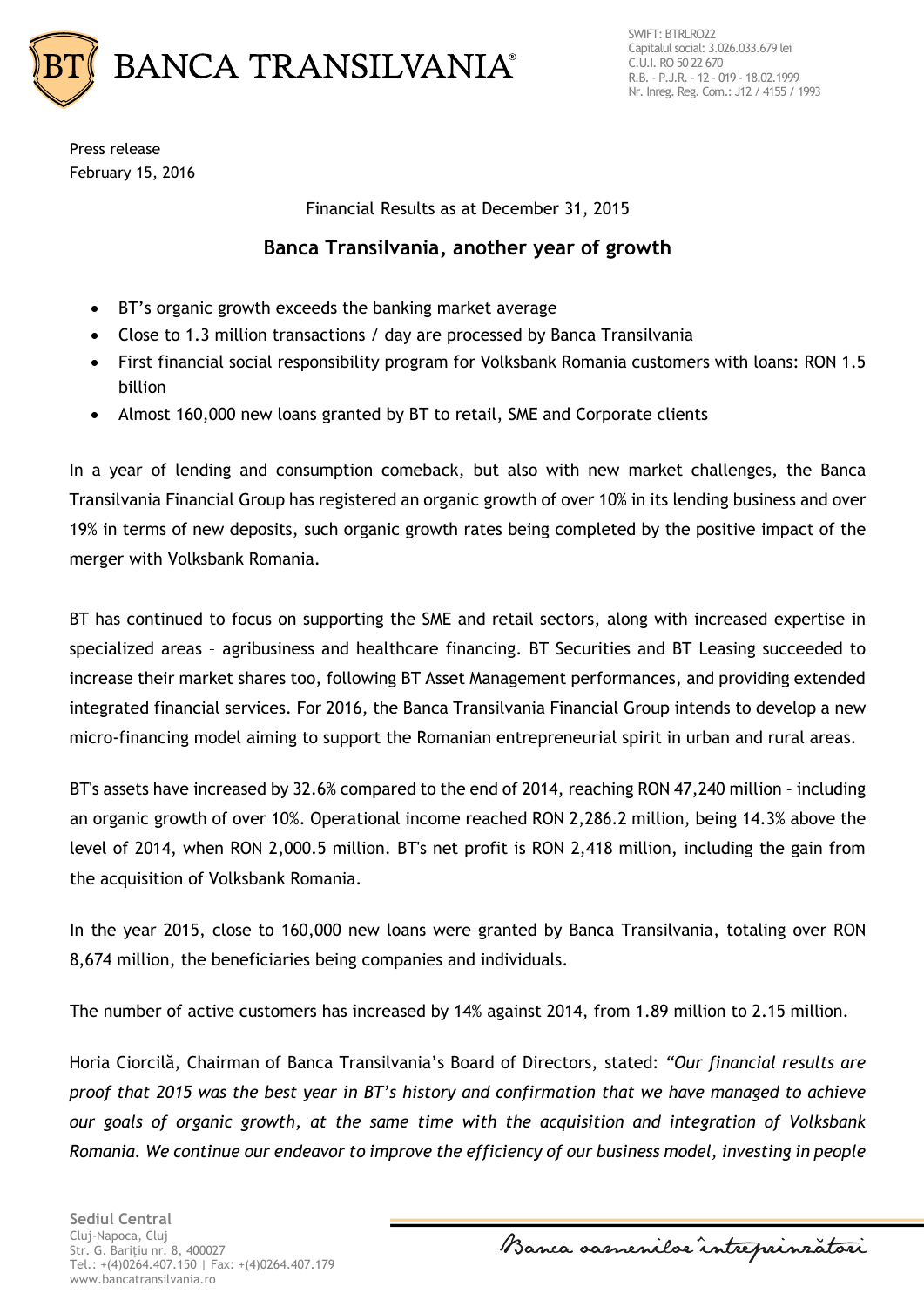*and technology. On the background of a highly volatile global and regional climate, the relationship with our clients remains essential to us, continuing to be constructive and reasonable, and we shall have a responsible and rational attitude in everything we undertake. We maintain our support for the Romanian economy and entrepreneurs, irrespective of their size, and we are optimistic regarding the development potential of the local market".*

Ömer Tetik, Banca Transilvania's CEO, said: *"We would like to thank both BT customers and those coming from Volksbank Romania, they represent our valuable capital. The 2015 results make us even more responsible towards them. It is our goal to improve interactions with all our clients, providing easier accessible flows and products, and alternative technological platforms. The organic growth and focus on high quality services remain our priorities in 2016. Moreover, through the new competences developed along with the acquisition and the integration of Volksbank Romania, we are better positioned to capitalize on new opportunities".*

At the end of 2015, Banca Transilvania's loan portfolio balance was 43.3% higher than at the end of 2014, in spite of the fact that the loan write-off process continued during this period (RON 694 million). At the same time, the total amount of customer deposits went up by 27.8%. Non-performing loans PAR >90 represent 9.75% of Banca Transilvania's total loan portfolio.

**High operational efficiency, despite the expenses incurred by the integration of Volksbank Romania** BT's operational efficiency is high, the adjusted cost/income ratio being at 49.85%, excluding the major components linked to the integration of Volksbank Romania, both on the income and on the expense side. With regards to the impact on financial results of the Volksbank Romania integration, the estimates presented by BT during the General Meetings of Shareholders from April and October 2015 were confirmed by the end of 2015 results.

Banca Transilvania granted discounts close to RON 1.5 billion to a number of almost 34,000 retail clients acquired from Volksbank Romania, through the conversion of CHF loans and the reduction of total debt related to current loans.

## **Results of the current activity of Banca Transilvania during 2015:**

- BT's net profit is RON 2,418 million, including the profit of RON 1,651 million resulting from the acquisition of Volksbank Romania.
- The number of operations carried out through BT accounts grew by over 9% compared to the same period of 2014, while the growth pace for operating commissions income was 12%.

Banca samenilar intreprinratori

2